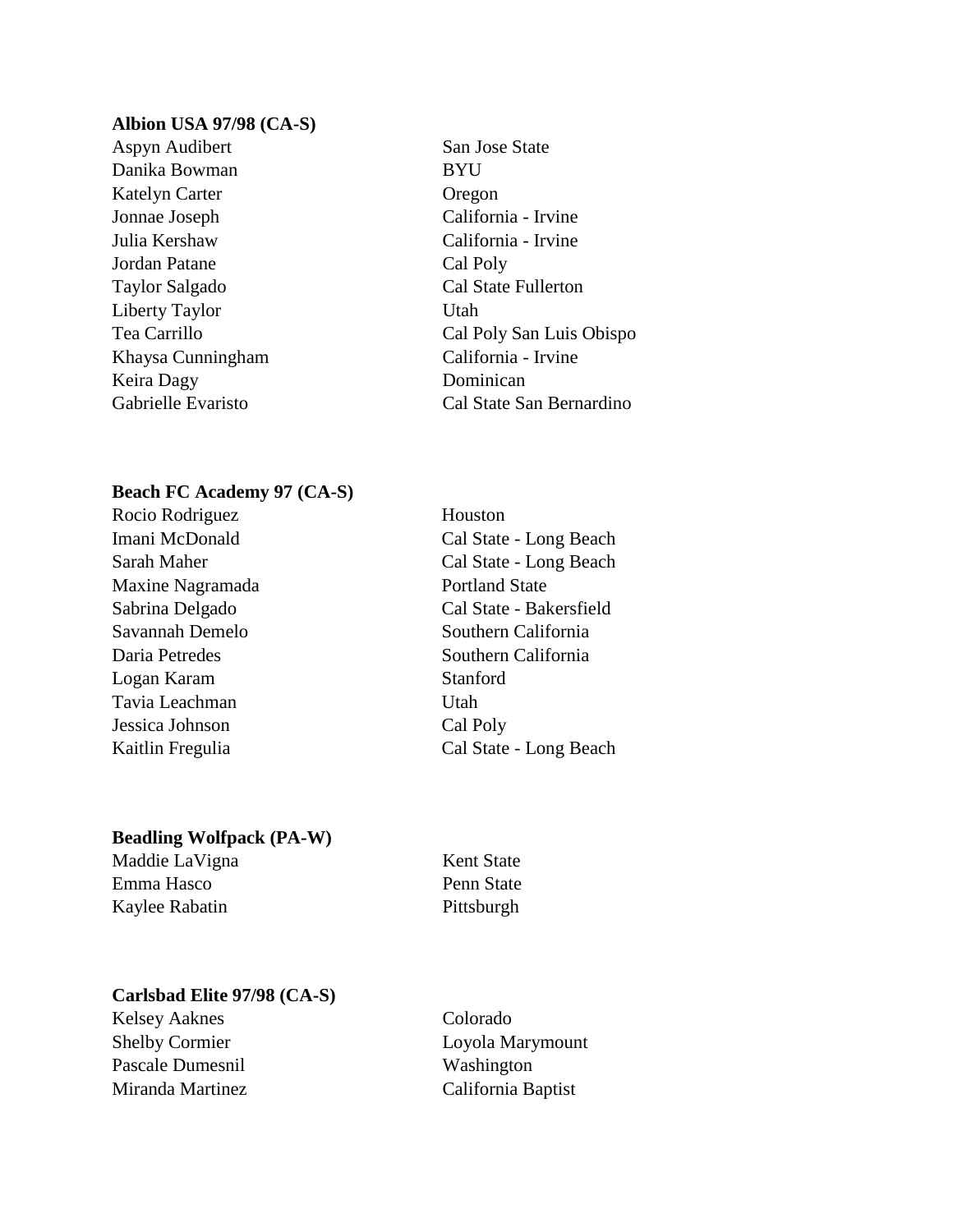Kyle Levesque High Point Hayley Mayne UC Irvine Karsyn Hasch Murray State

### **FC United Select (IL)**

Sheridan Bufe Toledo Devin Burns Iowa Danielle Kaufman Maryland Kelly Maday **Illinois** Blerina Saipi DePaul Adrian Walker DePaul

Danielle Baldwin Cal State Fullerton Jessica Moreno Tampa University Emily Sanchez UC Santa Barbara

#### **Kings Hammer Academy Red (OH-S)**

| Mary Alf             | Cincinnati            |
|----------------------|-----------------------|
| <b>Caroline Mink</b> | Dayton                |
| Libby Greenwell      | Cincinnati            |
| Alexandra Carrier    | <b>Illinois</b>       |
| Peighton Cook        | <b>Ball State</b>     |
| Toni Bizzarro        | Xavier                |
| Michelle Washburn    | <b>Morehead State</b> |
| Anna Richards        | <b>Murray State</b>   |
| Hannah Fischer       | Northern Kentucky     |
| <b>Sam Damante</b>   | <b>Morehead State</b> |
| Alex Powell          | Dayton                |
|                      |                       |

#### **Legends FC 97 (CA-S)**

Jackie Crowther Baylor Nicole Walters Vanguard Shayna Whieldon Washington State

# **Michigan Jaguars 98 Green (MI)**

Dionne Bailey Cincinnati

Elizabeth Cousino Ohio Northern University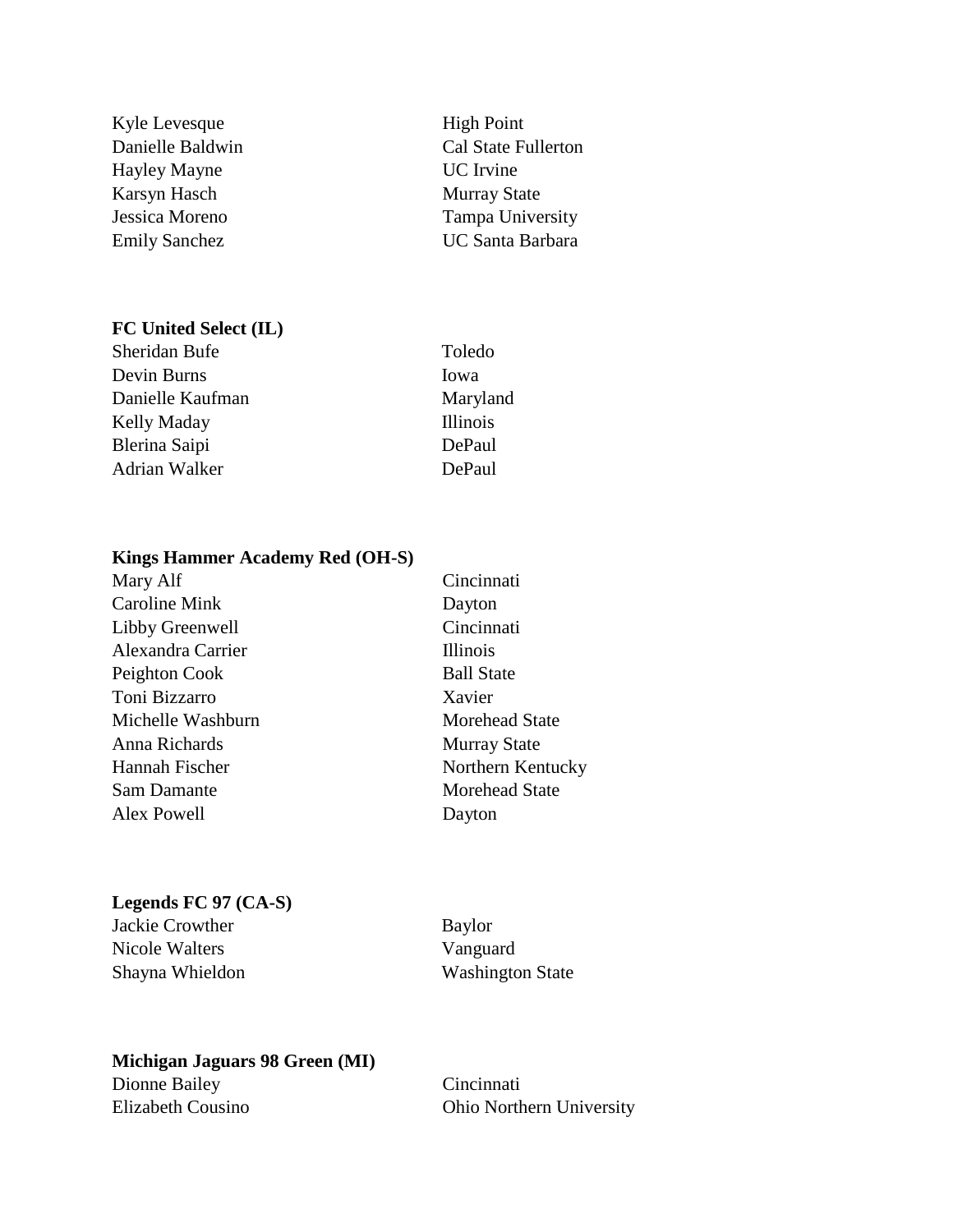Caitlyn Oliver Valparaiso Madison Pogarch Central Michigan Marisa Pyden Central Michigan Megan Riley Central Michigan Molly McGorisk Dartmouth Devyn Brough Auburn

#### **MRM Coyotes (MD)**

Emma Anderson Columbia **Jade Ruiters Boston College** Deena DeSilva George Washington Julianna Comer Cornell Paula Germina-Watnick Georgetown Annika Jansa Lehigh McKenzie McCaull Towson Amanda Wilson Villanova Kristen Darragh Liberty Julia Abbott Cincinnati Lindsay Wytkind Haverford Elizabeth Coletti Towson Lydia Narum Salisbury

Amanda Minissale Saginaw Valley State

#### **NJ Stallions Dynamite (NJ)**

Ida DiClemente Villanova Sophia Gulati Princeton Tomison Kennedy Princeton Juliana Mascelli Fordham Casey Richards Georgetown Samantha Rosette Virginia Erin Spillane Connecticut Delaney Suarez Seton Hall Olivia Szeker-Cortes UNC Wilmington Jillian Vassallo Delaware Kristen Vinciguerra Connecticut Kelly LaMorte Fordham Jessie Himel Villanova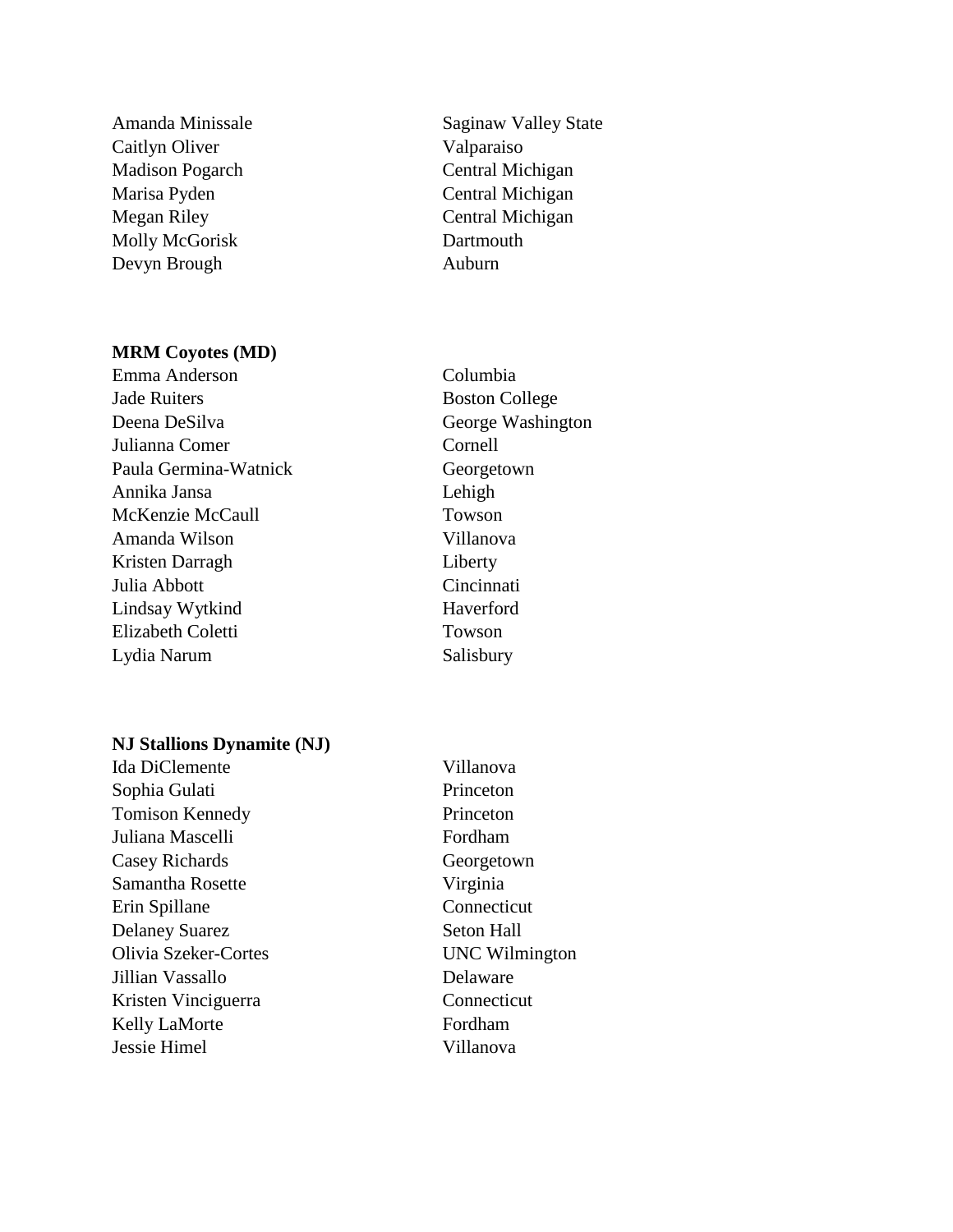**Ponte Vedra 97/98 Storm Gold (FL)** Katheine Loferski Florida Danielle Van Liere Florida

# **Tampa Bay United 97 (FL)**

| <b>Samantha Betters</b> | Florida               |
|-------------------------|-----------------------|
| <b>Taylor Hubbard</b>   | Alabama               |
| Julia Lester            | Florida               |
| Kaylan Marckese         | Florida               |
| Lauren Michael          | Florida International |
| Dominique Nelson        | Florida Atlantic      |
| Jacqueline Thompson     | Central Florida       |
| Gracie Zas              | South Florida         |
| <b>Bri Folds</b>        | Auburn                |
| Jordan Evans            | Furman                |
| Emily Evangelista       | Northeastern          |
| Elizabeth Wissman       | Florida Atlantic      |
| Casey Grotz             | North Florida         |

#### **Tennessee SC 16 (TN)**

Olivia Doak Lipscomb Jessica Harvey Georgia Madison Louk Miami (FL) Danielle Marcano Tennessee Callie McKinney Louisville Cameron Williams UT Chattanooga Salera Jordan MTSU Olivia Winnett Miami (OH) Sydney Hunt Depaul Maddison Falter **Ole Miss** Mackenzie Firek Belmont Sarah Harter UT Chattanooga Allie-Anne Blackburn Carson Newman Karlie Paschall Duke

# **Tophat 16 Gold (OH-S)** Kaylann Boyd Vanderbilt